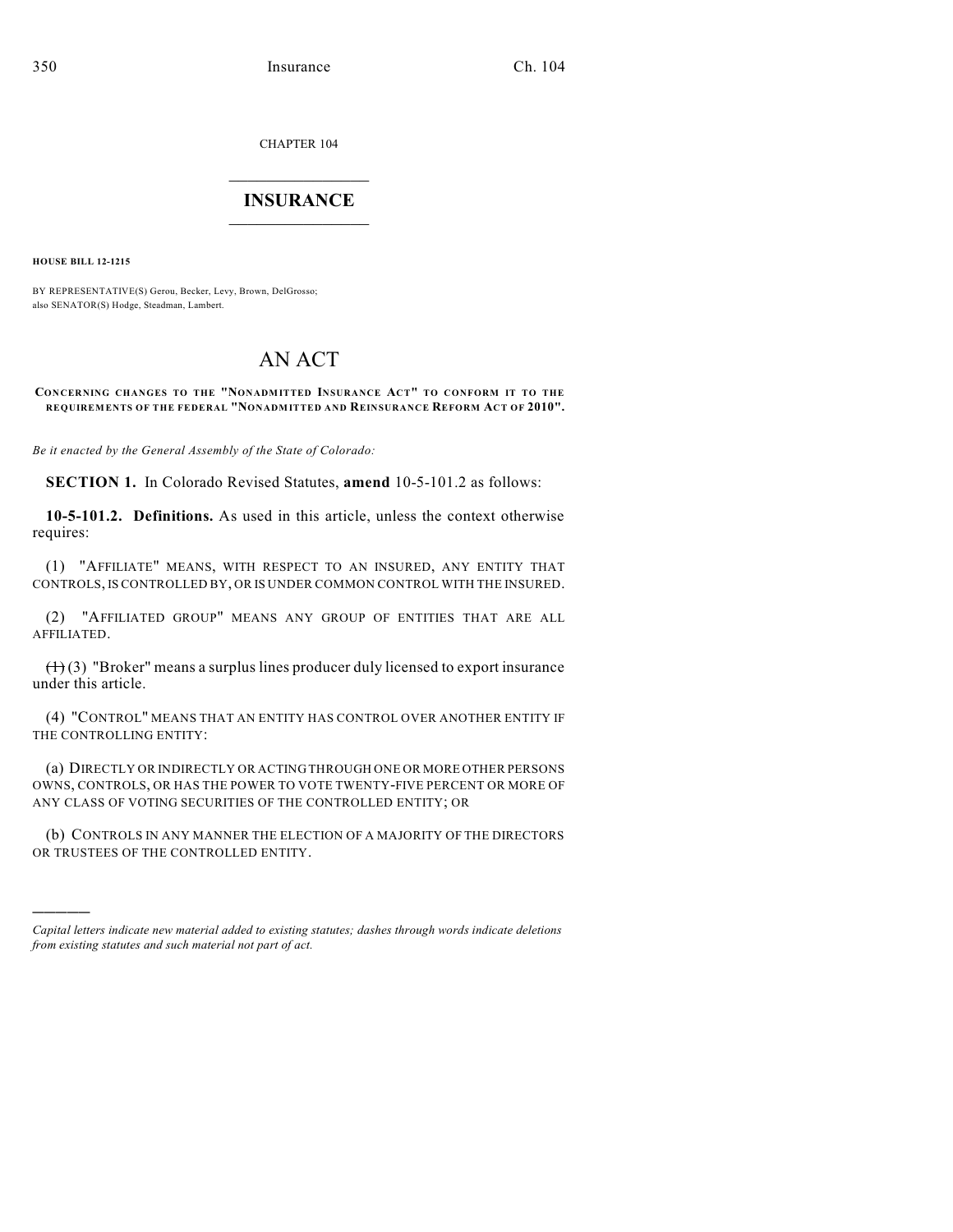$(2)$  (5) "Export" means to place with an insurer under this article insurance covering a subject of insurance that is resident, located, or to be performed in AN INSURED WHOSE HOME STATE IS Colorado.

(6) "FEDERAL ACT" MEANS THE "NONADMITTED AND REINSURANCEREFORM ACT OF 2010", 15 U.S.C. SEC. 8201 ET SEQ., AS AMENDED.

(7) (a) EXCEPT AS PROVIDED IN PARAGRAPH (b) OF THIS SUBSECTION (7),"HOME STATE" MEANS, WITH RESPECT TO AN INSURED:

(I) THE STATE IN WHICH THE INSURED MAINTAINS ITS PRINCIPAL PLACE OF BUSINESS OR, IN THE CASE OF AN INDIVIDUAL, THE INDIVIDUAL'S PRINCIPAL RESIDENCE; OR

(II) IF ONE HUNDRED PERCENT OF THE INSURED RISK IS LOCATED OUT OF THE STATE REFERRED TO IN SUBPARAGRAPH (I) OF THIS PARAGRAPH (a), THE STATE TO WHICH THE GREATEST PERCENTAGE OF THE INSURED'S TAXABLE PREMIUM FOR THAT INSURANCE CONTRACT IS ALLOCATED.

(b) WITH RESPECT TO AFFILIATED GROUPS, IF MORE THAN ONE INSURED FROM AN AFFILIATED GROUP ARE NAMED INSUREDS ON A SINGLE SURPLUS LINES INSURANCE CONTRACT, "HOME STATE" MEANS THE HOME STATE, AS DETERMINED PURSUANT TO PARAGRAPH (a) OF THIS SUBSECTION (7), OF THE MEMBER OF THE AFFILIATED GROUP THAT HAS THE LARGEST PERCENTAGE OF PREMIUM ATTRIBUTED TO IT UNDER THE INSURANCE CONTRACT.

(8) "INDEPENDENTLY PROCURED INSURANCE" MEANS INSURANCE PROCURED DIRECTLY BY A PERSON FROM A NONADMITTED INSURER.

(9) "MULTISTATE RISK" MEANS A RISK COVERED BY A NONADMITTED INSURER WITH INSURED EXPOSURES IN MORE THAN ONE STATE.

(10) "NONADMITTED INSURANCE" MEANS ANY PROPERTY OR CASUALTY INSURANCE PERMITTED IN A STATE TO BE PLACED DIRECTLY OR THROUGH A BROKER WITH A NONADMITTED INSURER ELIGIBLE TO ACCEPT SUCH INSURANCE. "NONADMITTED INSURANCE" INCLUDES INDEPENDENTLY PROCURED INSURANCE AND SURPLUS LINES INSURANCE.

 $(3)$  (11) "Nonadmitted insurers" means insurers not having a certificate of authority to transact business in this state.

(12) "PERSON" HAS THE SAME MEANING AS SET FORTH IN SECTION 2-4-401,C.R.S.

 $(4)$  (13) "Surplus lines insurance" means coverage placed with an approved ELIGIBLE nonadmitted insurer as provided by section 10-5-108.

**SECTION 2.** In Colorado Revised Statutes, 10-5-108, **amend** (1) introductory portion,  $(1)$  (a),  $(1)$  (b) introductory portion,  $(1)$  (b)  $(I)$ ,  $(1)$  (c)  $(I)$ , and  $(2)$  as follows:

**10-5-108. Placement of surplus lines insurance.** (1) No A broker shall NOT place any coverage with a nonadmitted insurer unless, at the time of placement, such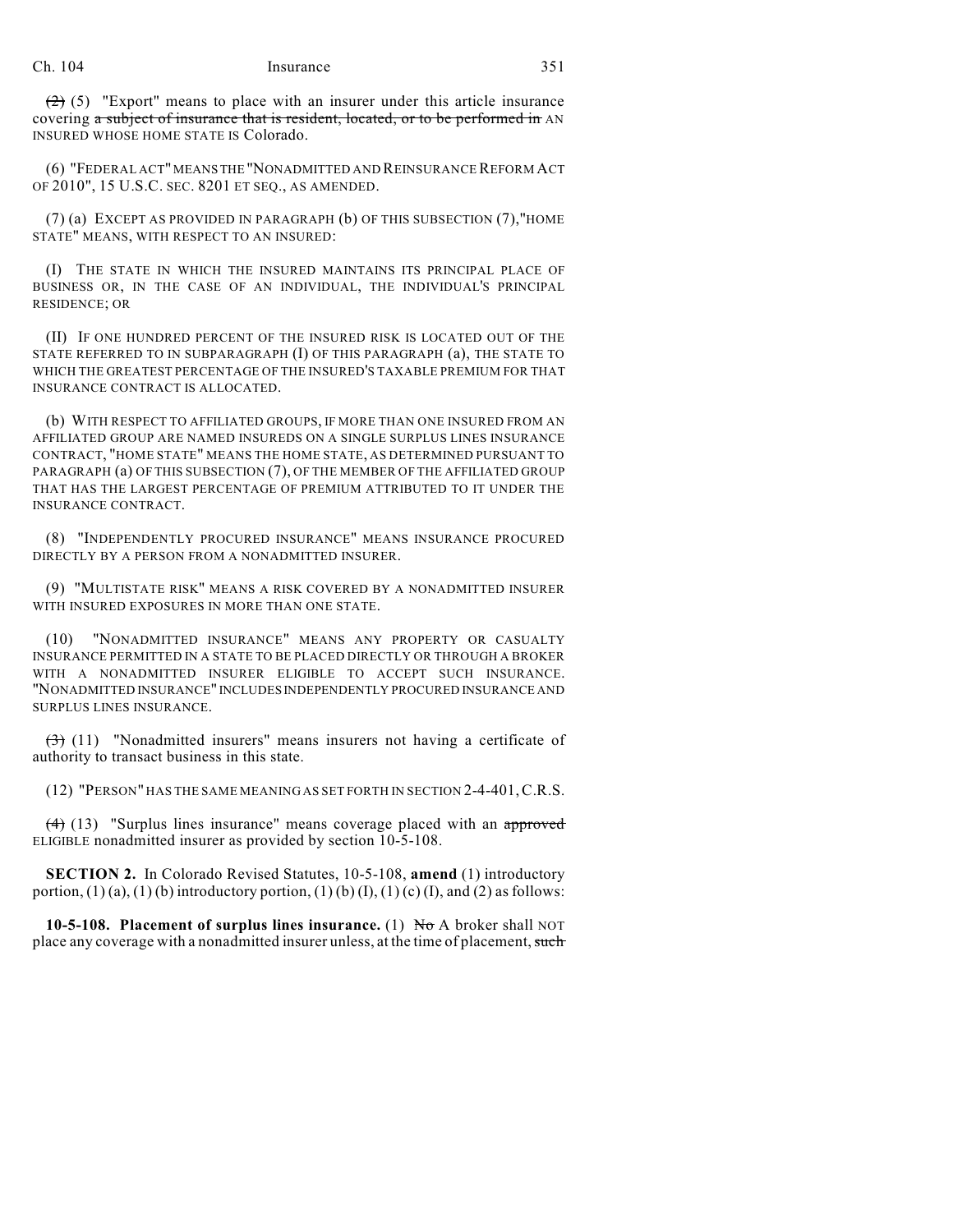### 352 Insurance Ch. 104

THE nonadmitted insurer is included on the list of approved nonadmitted insurers prepared by the commissioner at least annually. Nothing in this section shall require the commissioner to place or maintain the name of any nonadmitted insurer on the list MEETS ALL APPLICABLE ELIGIBILITY REQUIREMENTS CONTAINED IN THE FEDERAL ACT OR IS AN INSURANCE EXCHANGE, LLOYDS PLAN, OR GROUP OF INCORPORATED INSURERS UNDER COMMON ADMINISTRATION THAT HAS BEEN APPROVED BY THE COMMISSIONER AND IS INCLUDED ON THE LIST OF ELIGIBLE NONADMITTED INSURERS PREPARED BY THE COMMISSIONER AT LEAST ANNUALLY. To be placed and remain on said approved THE ELIGIBLE list, such THE nonadmitted insurer shall:

(a) Establish and maintain satisfactory evidence of good repute and financial integrity and Submit a current year's application, fees as prescribed by sections 10-3-207 and 10-3-207.5,  $\alpha$  copy of its current annual statement, an actuarial opinion, and other information required by the commissioner. In the case of an insurance exchange, THE NONADMITTED INSURER SHALL SUBMIT an aggregate combined ANNUAL statement of all underwriting syndicates operating during the period reported, in addition to individual ANNUAL statements for each syndicate. shall be submitted.

(b) (I) In the case of a foreign insurer, have and maintain a deposit in cash or marketable securities having a fair market value of at least two million five hundred thousand dollars with the commissioner or the duly authorized officer of some other state of the United States, to be held for the benefit of all policyholders wherever located, and qualify under one of the following:

(I) Have and maintain capital and surplus or its equivalent at least equal to fifteen million dollars, but not less than the amount that would be required by section 10-3-201 for an admitted company writing the same lines of insurance. Notwithstanding the provisions of this subsection (1), MEET ALL APPLICABLE ELIGIBILITY REQUIREMENTS CONTAINED IN THE FEDERAL ACT. The commissioner may approve an insurer with less than the required minimum REQUIREMENTS upon an affirmative finding of acceptability by the commissioner. The finding shall MUST be based upon such factors as but not limited to, quality of management, capital and surplus of any parent company, company underwriting profit and investment income trends, market availability, and company record and reputation within the industry. In no event shall The commissioner SHALL NOT make an affirmative finding of acceptability when the insurer's capital and surplus is less than four million five hundred thousand dollars.

(c) (I) In the case of an alien insurer, as defined in section 10-3-301 (1), have and maintain in force in the United States an irrevocable trust account in a qualified United States financial institution, for the benefit of United States policyholders, that is in an amount not less than two million five hundred thousand dollars or such greater amount as may be determined by the commissioner and adopted by rule and that consists of cash, securities, letters of credit, or investments of substantially the same character and quality as those that are eligible investments for the capital and statutory reserves of admitted insurers to write like kinds of insurance in this state and maintain status on the current national association of insurance commissioners' international insurers department listing;

(2)  $\text{Any } A$  surplus line broker who places insurance with a nonadmitted insurance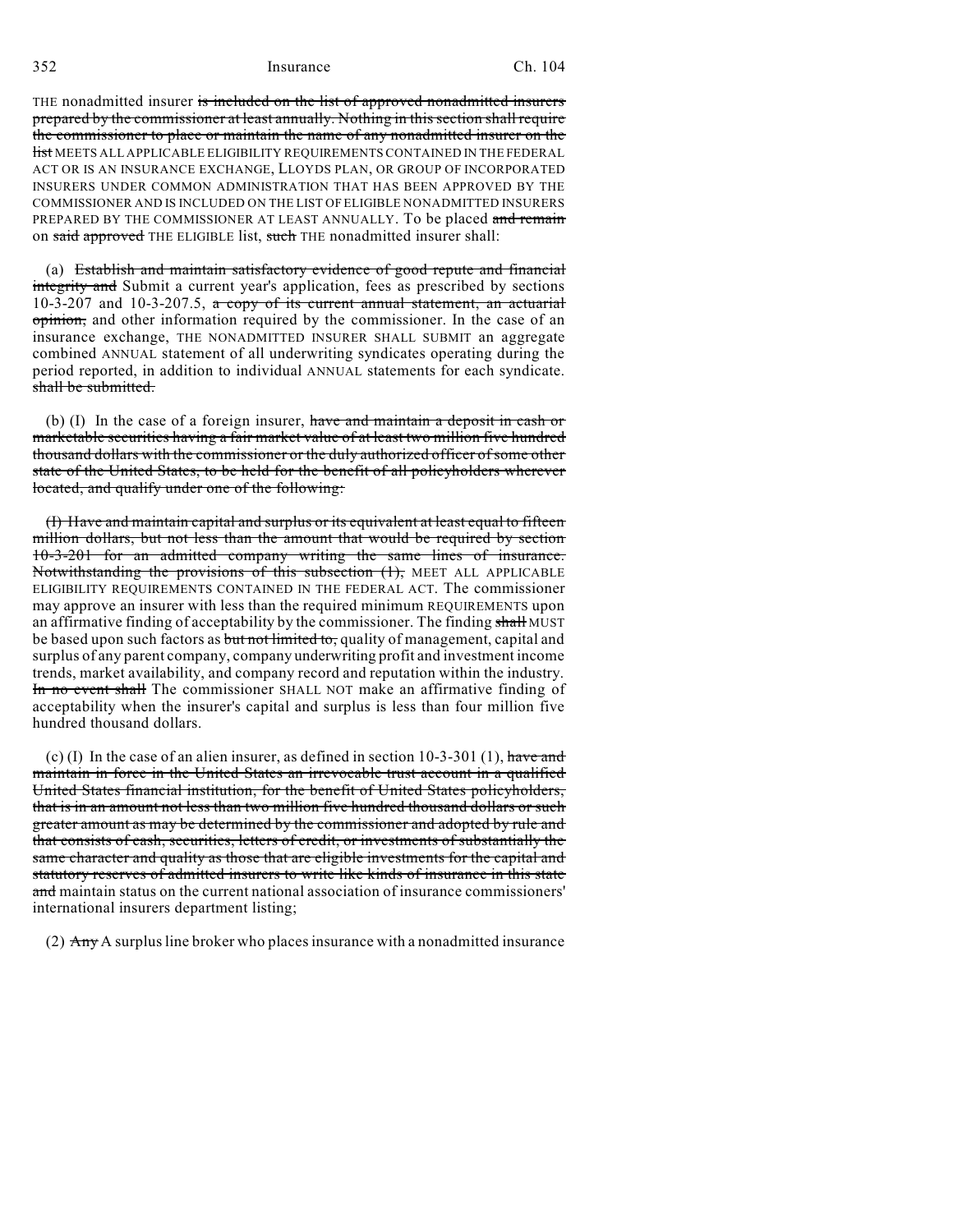company that has not been approved by the commissioner DOES NOT COMPLY WITH THIS ARTICLE is subject to a penalty of up to ten thousand dollars as determined by the commissioner and the surplus line broker's license may be revoked.

**SECTION 3.** In Colorado Revised Statutes, **amend** 10-5-110 as follows:

**10-5-110. Statement - rules.** (1) Each surplus line broker AND EVERY PERSON THAT ENTERS INTO AN INDEPENDENT PROCUREMENT FOR NONADMITTED INSURANCE shall on or before the first day of March of each year, file with the commissioner a verified statement of all surplus line insurance transacted by him THE BROKER OR OTHER PERSON during the preceding calendar year REPORTING PERIOD. THE COMMISSIONER SHALL, BY RULE, DETERMINE THE REPORTING PERIOD.

(2) The statement shall MUST be on forms as prescribed and furnished by the commissioner, and shall MUST show: Gross amount of each kind of insurance transacted, aggregate gross premiums charged, aggregate of returned premiums paid to insureds, aggregate of net premiums, AND additional information as required by the commissioner.

**SECTION 4.** In Colorado Revised Statutes, **amend** 10-5-111 as follows:

**10-5-111. Tax on premiums.** (1) On or before the first day of March of each year, Each surplus line broker AND EVERY PERSON THAT ENTERS INTO AN INDEPENDENT PROCUREMENT FOR NONADMITTED INSURANCE shall remit to the division of insurance a tax of three percent on the net premiums, exclusive of sums collected to cover federal and other state taxes and examination fees, on surplus line NONADMITTED insurance subject to tax transacted by him UNDER THIS ARTICLE during the preceding calendar year REPORTING PERIOD as shown by his annual THE statement filed with the commissioner. THE NET PREMIUMS MUST BE TAXED AT THE RATES DESCRIBED IN SECTION 10-5-111.5.

(2) If a surplus line policy OR INDEPENDENTLY PROCURED POLICY covers AN INSURED WHOSE HOME STATE IS COLORADO, AND THAT POLICY COVERS risks or exposures only partially in this state LOCATED OUTSIDE OF COLORADO, the tax so payable shall be IS computed upon USING the proportion of the premium which is properly allocable to the risks or exposures located in this state ALLOCATION METHOD CONTAINED IN SECTION 10-5-111.5.

**SECTION 5.** In Colorado Revised Statutes, **add** 10-5-111.5 as follows:

**10-5-111.5. Allocation of premium tax.** (1) IN DETERMINING THE AMOUNT OF TAX PAYABLE TO COLORADO, THE ENTIRE AMOUNT OF TAX PAYABLE AT A RATE OF THREE PERCENT ON THE NET PREMIUMS IS PRESUMED TO BE OWED TO COLORADO; EXCEPT THAT, FOR THOSE MULTISTATE RISKS INVOLVING STATES THAT HAVE ENTERED INTO EITHER A COMPACT OR A TAX-SHARING AGREEMENT WITH COLORADO TO SHARE THE TAX, THE PREMIUM TAX RATE AND THE AMOUNTS ALLOCATED TO THE OTHER STATES ARE SUBJECT TO DETERMINATION ACCORDING TO THE TERMS OF THE COMPACT OR AGREEMENT.

(2) THE COMMISSIONER MAY PARTICIPATE IN TAX-SHARING AGREEMENTS TO COLLECT AND DISBURSE FUNDS IN ACCORDANCE WITH SUBSECTION (1) OF THIS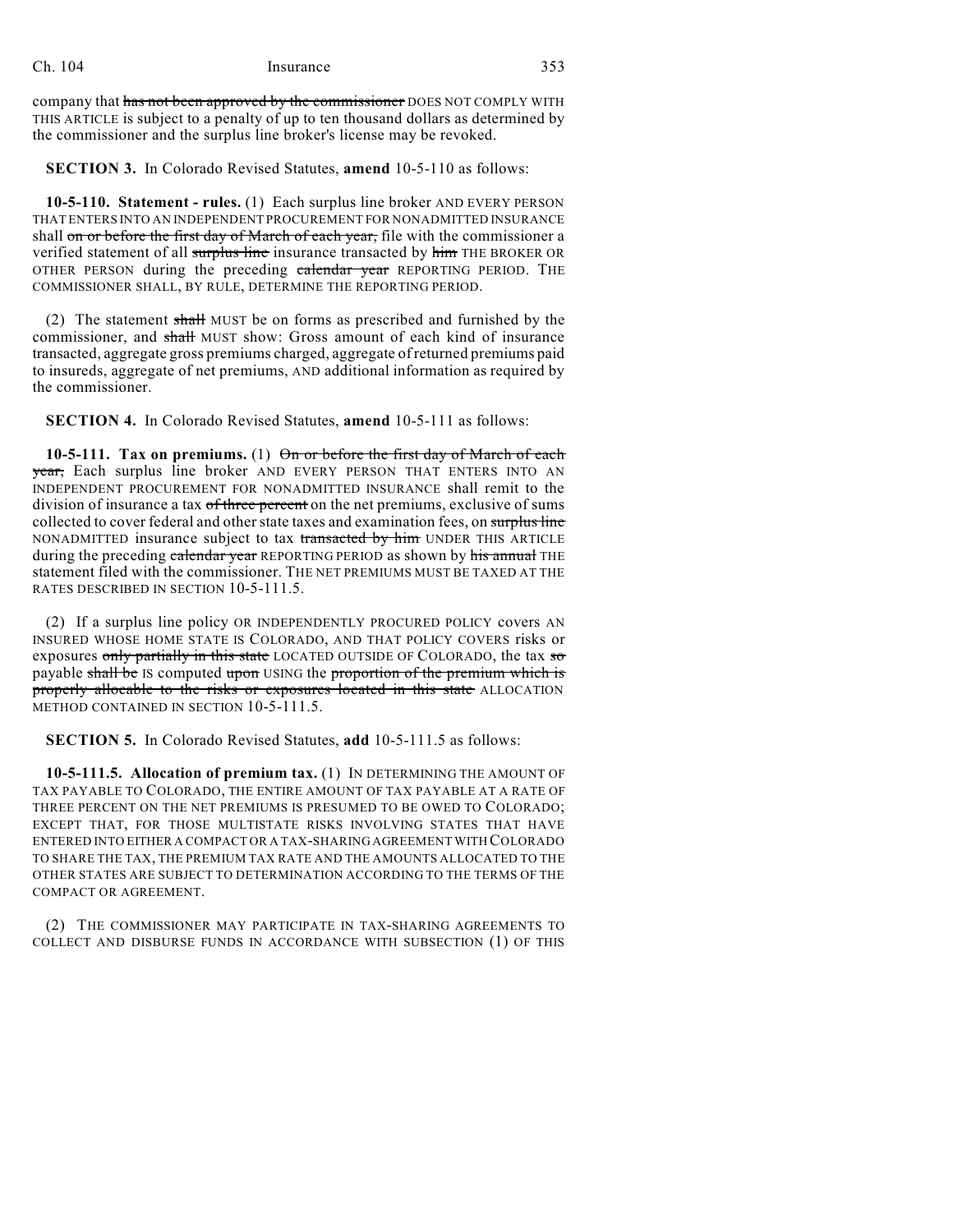SECTION, IF THE PURPOSES OF THE TAX-SHARING AGREEMENT ARE LIMITED TO:

(a) FACILITATING THE PAYMENT AND ALLOCATION OF PREMIUM TAXES ON NONADMITTED INSURANCE FOR MULTISTATE RISKS AMONG STATES PARTICIPATING IN THE AGREEMENT;

(b) ADOPTING UNIFORM REQUIREMENTS, FORMS, AND PROCEDURES THAT FACILITATE THE REPORTING, PAYMENT, COLLECTION, AND ALLOCATION OF PREMIUM TAXES FOR NONADMITTED INSURANCE FOR MULTISTATE RISKS;

(c) COORDINATING THE REPORTING OF PREMIUM TAXES AND TRANSACTION DATA OF MULTISTATE RISKS AMONG THE STATES PARTICIPATING IN THE AGREEMENT; AND

(d) ESTABLISHING A MECHANISM TO FACILITATE THE RECEIPT AND DISTRIBUTION OF PREMIUM TAXES AND TRANSACTION DATA RELATED TO NONADMITTED INSURANCE OF MULTISTATE RISKS.

**SECTION 6.** In Colorado Revised Statutes, 10-3-909, **amend** (1) as follows:

**10-3-909. Unauthorized insurance premium tax.** (1) Except as to premiums which THAT are subject to a federal premium, excise, or stamp tax equal to or in excess of two and one-fourth percent of net premiums, and except as to premiums on lawfully procured surplus lines insurance and premiums on independently procured insurance on which tax has been paid pursuant to section 10-3-209, 10-5-111, OR 10-5-111.5, every insured under a contract procured from an unauthorized insurer shall pay to the division of insurance before March 1 next succeeding the calendar year in which the insurance was so effectuated, continued, or renewed a premium tax of two and one-quarter percent of net premiums charged for such THE insurance. Such insurance on subjects resident, located, or to be performed in this state procured through negotiations or an application, in whole or in part occurring or made within or from within or outside of this state, or for which premiums in whole or in part are remitted directly or indirectly from within or outside of this state, is deemed to be insurance procured, or continued, or renewed in this state. The term "premium" includes all premiums, membership fees, assessments, dues, and any other consideration for insurance. If the tax prescribed by this section is not paid within the time stated, the tax shall be IS increased by a penalty of twenty-five percent and by the amount of an additional penalty computed at the rate of one percent per month or any part thereof from the date such THE payment was due to the date paid.

**SECTION 7.** In Colorado Revised Statutes, 10-1-203, **amend** (1) as follows:

**10-1-203. Authority, scope, and scheduling of examinations.** (1) The commissioner or the commissioner's designee may conduct an examination or investigation of any company as often as the commissioner, in the commissioner's sole discretion, deems appropriate but shall, at a minimum, conduct a formal financial examination of every insurer licensed in this state not less frequently than once every five years; except that this does not include approved ELIGIBLE nonadmitted insurers regulated in accordance with article 5 of this title. In scheduling financial or market conduct examinations and in determining their nature, scope, and frequency, the commissioner shall consider such matters as the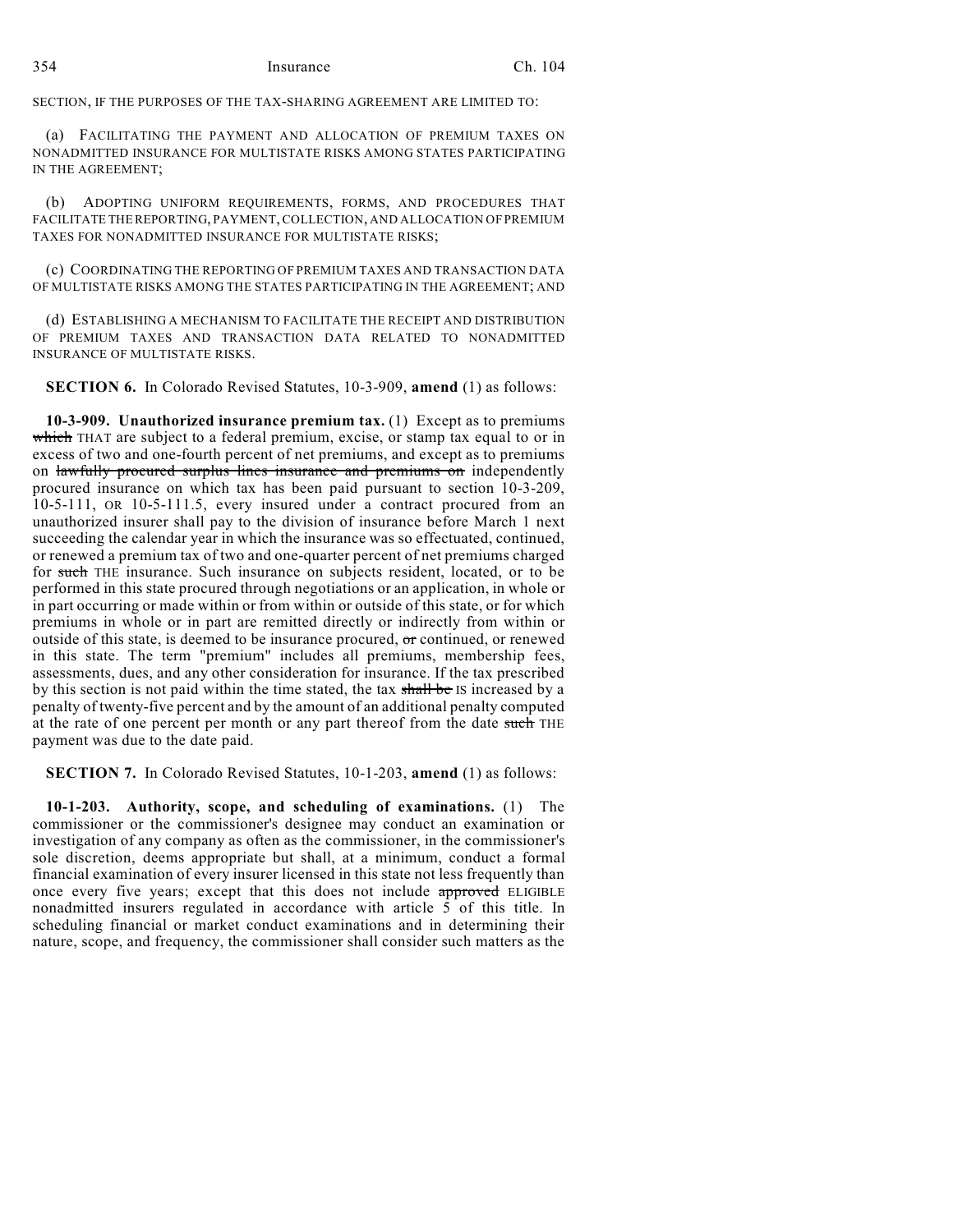### Ch. 104 Insurance 355

results of financial statement analyses and ratios, changes in management or ownership, actuarial opinions, reports of independent certified public accountants, complaint analyses, underwriting and claims practices, pricing, productsolicitation, policy form compliance, market share analyses, and other criteria as set forth in the most recent available edition of the examiners' handbook adopted by the national association of insurance commissioners.

**SECTION 8.** In Colorado Revised Statutes, 10-3-1004, **amend** (1) (b) as follows:

**10-3-1004. Defense of action by unauthorized insurer.** (1) Before any unauthorized foreign or alien insurer files or causes to be filed any pleading in any action, suit, or proceeding instituted against it, such unauthorized insurer shall either deposit, with the clerk of the court in which such action, suit, or proceeding is pending, cash or securities, or file with such clerk a bond with good and sufficient sureties, to be approved by the court, in an amount to be fixed by the court sufficient to secure the payment of any final judgment which may be rendered in such action, or procure a certificate of authority to transact the business of insurance in this state, unless one or more of the following is applicable:

(b) At the time the insurer files any pleading in any action, suit, or proceeding instituted against it, the insurer is listed on the approved ELIGIBLE nonadmitted insurers list prepared by the commissioner pursuant to subsection (1) of section 10-5-108;

**SECTION 9.** In Colorado Revised Statutes, 10-5-101.1, **amend** (1) (b) as follows:

**10-5-101.1. Legislative declaration.** (1) The general assembly finds and declaresthat property and casualty insurance transactions with nonadmitted insurers are so affected with a public interest as to require regulation, taxation, supervision, and control of such transactions and matters relating thereto, as provided in this article, in order to:

(b) Provide for the public, except for transactions related to the diligent effort requirements of this article for exempt commercial policyholders, as defined pursuant to section 10-4-1402 and rules adopted by the commissioner pursuant to that section, to the extent that insurance is not procurable from admitted insurers, orderly, reasonable, and regulated access to such insurance from approved ELIGIBLE nonadmitted insurers through qualified, licensed, and supervised surplus line agents and brokers;

**SECTION 10.** In Colorado Revised Statutes, **amend** 10-5-104 as follows:

**10-5-104. Endorsement of contract.** Every insurance contract procured and delivered as a surplus line coverage pursuant to this article shall be initialed by or bear the name of the surplus line broker who procured it and shall have stamped upon it the following: "This contract is delivered as a surplus line coverage under the 'Nonadmitted Insurance Act'. The insurer issuing this contract is not licensed in Colorado but is an approved ELIGIBLE nonadmitted insurer. There is no protection under the provisions of the 'Colorado Insurance Guaranty Association Act'."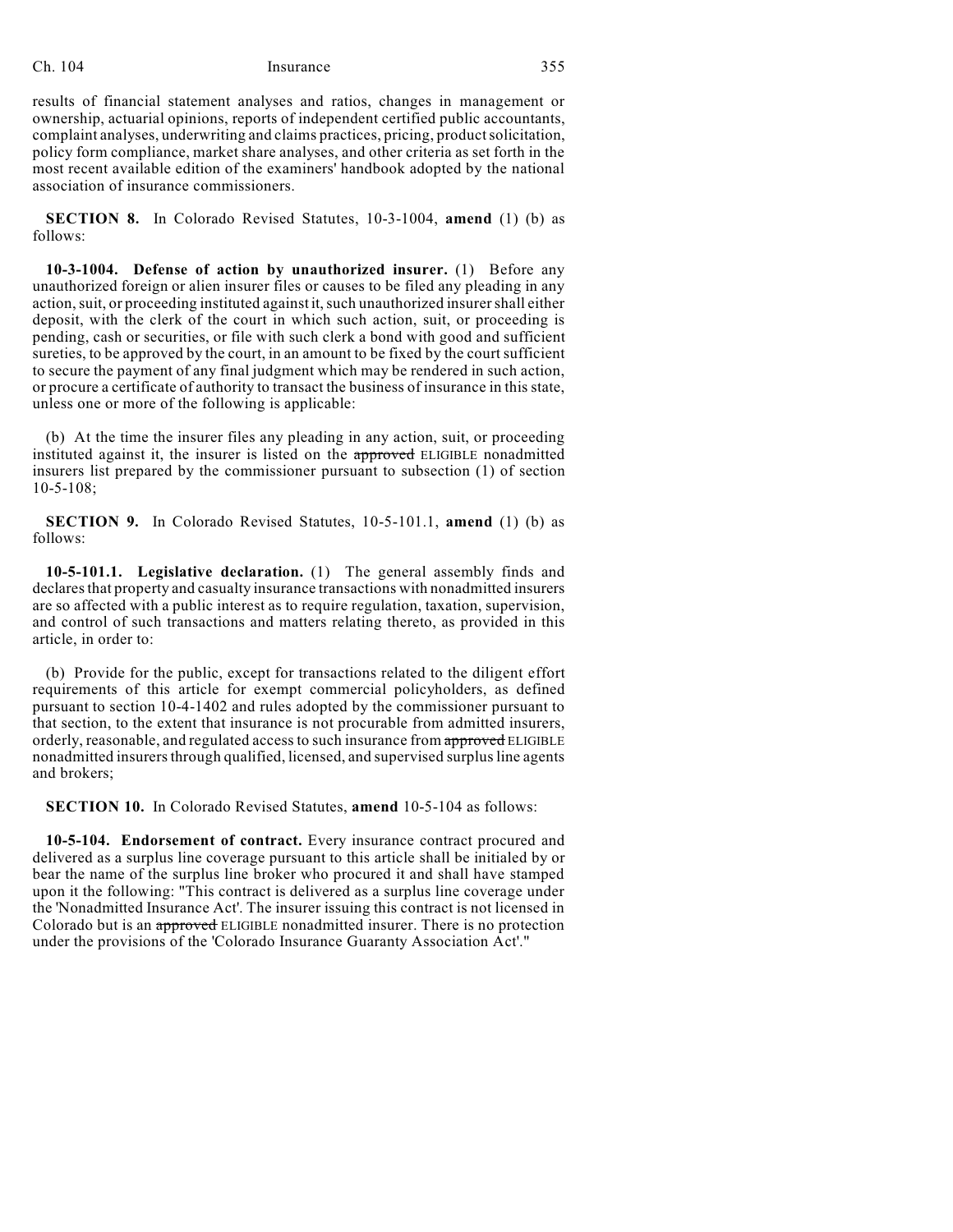**SECTION 11.** In Colorado Revised Statutes, 13-64-301, **amend** (1) (a) (I), (1)  $(a.5)$  (I), and (1) (b) as follows:

**13-64-301. Financial responsibility.** (1) As a condition of active licensure or authority to practice in this state, every physician or dentist, and every health care institution as defined in section 13-64-202, except as provided in section 13-64-303.5, that provides health care services shall establish financial responsibility, as follows:

(a) (I) If a dentist, by maintaining commercial professional liability insurance coverage with an insurance company authorized to do business in this state or an approved ELIGIBLE nonadmitted insurer allowed to insure in Colorado pursuant to article 5 of title 10, C.R.S., in a minimum indemnity amount of five hundred thousand dollars per incident and one million five hundred thousand dollars annual aggregate per year; except that this requirement is not applicable to a dentist who is a public employee under the "Colorado Governmental Immunity Act", article 10 of title 24, C.R.S.

(a.5) (I) If a physician, by maintaining commercial professional liability insurance coverage with an insurance company authorized to do business in this state or an approved ELIGIBLE nonadmitted insurer allowed to insure in Colorado pursuant to article 5 of title 10, C.R.S., in a minimum indemnity amount of one million dollars per incident and three million dollars annual aggregate per year; except that this requirement is not applicable to a physician who is a public employee under the "Colorado Governmental Immunity Act", article 10 of title 24, C.R.S.

(b) If a health care institution, by maintaining, as a condition of licensure, certification, or other authority to render health care services in this state, commercial professional liability insurance coverage with an insurance company authorized to do business in this state or an approved ELIGIBLE nonadmitted insurer allowed to insure in Colorado pursuant to article 5 of title 10, C.R.S., in a minimum indemnity amount of five hundred thousand dollars per incident and three million dollars annual aggregate per year; except that this requirement is not applicable to a certified health care institution that is a public entity under the "Colorado Governmental Immunity Act". In the event a health care institution does not have a commercial professional liability insurance policy in compliance with this paragraph (b), or the limits of professional liability insurance coverage are in excess of any self-insured retention amount, or there is a deductible other than zero dollars, the health care institution shall procure evidence that the commissioner of insurance has accepted and approved an alternative form of establishing financial responsibility in compliance with paragraph  $(c)$ ,  $(d)$ , or  $(e)$  of this subsection  $(1)$ , in accordance with applicable rules promulgated by the division of insurance. The health care institution shall furnish evidence of alternative financial responsibility compliance to the department of public health and environment as part of the health care institution's application for an initial or renewal license, certification, or other authority.

**SECTION 12. Act subject to petition - effective date.** This act takes effect at 12:01 a.m. on the day following the expiration of the ninety-day period after final adjournment of the general assembly (August 8, 2012, if adjournment sine die is on May 9, 2012); except that, if a referendum petition is filed pursuant to section 1 (3)